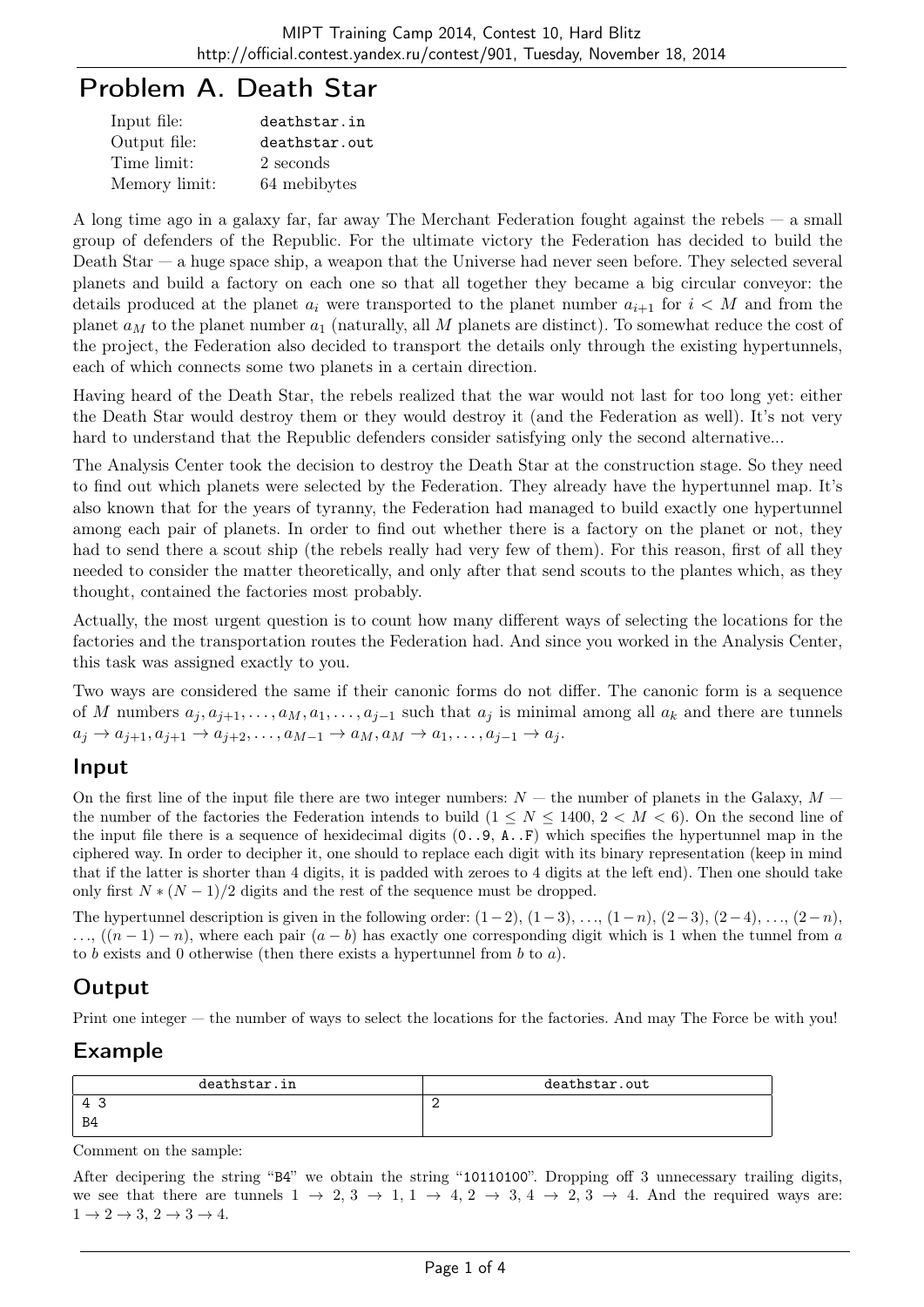# Problem B. Elevator

| Input file:   | elevator.in  |
|---------------|--------------|
| Output file:  | elevator.out |
| Time limit:   | 2 seconds    |
| Memory limit: | 64 mebibytes |

Let's consider some building with N floors. There is an elevator in it, of course. It works in the following way:

- 1. if the button is pressed on some floor, the number of this floor is pushed into the calls queue;
- 2. if at the moment when button is pressed, elevator is not moving and the moving has not taken place or no less than *A* seconds have passed since the moment elevator stopped, then the elevator starts moving to the floor at which the button was pressed. This call will be the current call;
- 3. it takes *B* seconds for the elevator to move between consecutive floors;
- 4. if the elevator passes a floor, number of which is in the calls queue, it stops immediately (we will consider this moment as the moment when the corresponding call is processed);
- 5. after the stop, one occurrence of floor's number is removed from the calls queue, lift stays motionless during *A* seconds (time for passengers to enter and leave), and then continues moving to the floor of the current call;
- 6. if the elevator stops at the floor of the current call, then the next earliest call becomes the current one;
- 7. if the call from the current floor occurs at the moment when the elevator starts moving, the elevator immediately stops again.

You are required to determine the moments of time when the calls will be processed. Initially the elevator is on the first floor.

### Input

On the first line of the input file there are 4 integer numbers:  $N-$  the number of floors,  $M-$  the number of calls,  $A$  — the number of seconds for passengers to enter and leave the elevator,  $B$  — the number of seconds for the elevator to move between two consecutive floors,  $(1 \le N, M \le 10^5, 1 \le A, B \le 100)$ . The next *M* lines contain 2 integer numbers each:  $T_i$  — the number of seconds passed since the time moment 0 till the *i*-th call was made,  $F_i$  — the number of floor from which the *i*-th call was made  $(1 \le T_i \le 10^5$ ,  $1 \leq F_i \leq N$ ,  $T_i \leq T_{i+1}$  for all i in range  $1..M-1$ ). In case when  $T_i = T_{i+1}$ , the *i*-th call is considered to be made earlier than the  $(i + 1)$ -th call. The numbers on each line are separated by spaces.

# Output

Output the moments when the calls were processed (the number of seconds passed since the moment 0 till the moment when the call was processed) in the order the calls were given in the input file, one per line.

### Example

| elevator.in | elevator.out |
|-------------|--------------|
| 5 6 12 13   | 94           |
| 42 5        | 158          |
| 86 1        | 221          |
| 154 4       | 196          |
| 183 3       | 272          |
| 234 2       | 234          |
| 234 4       |              |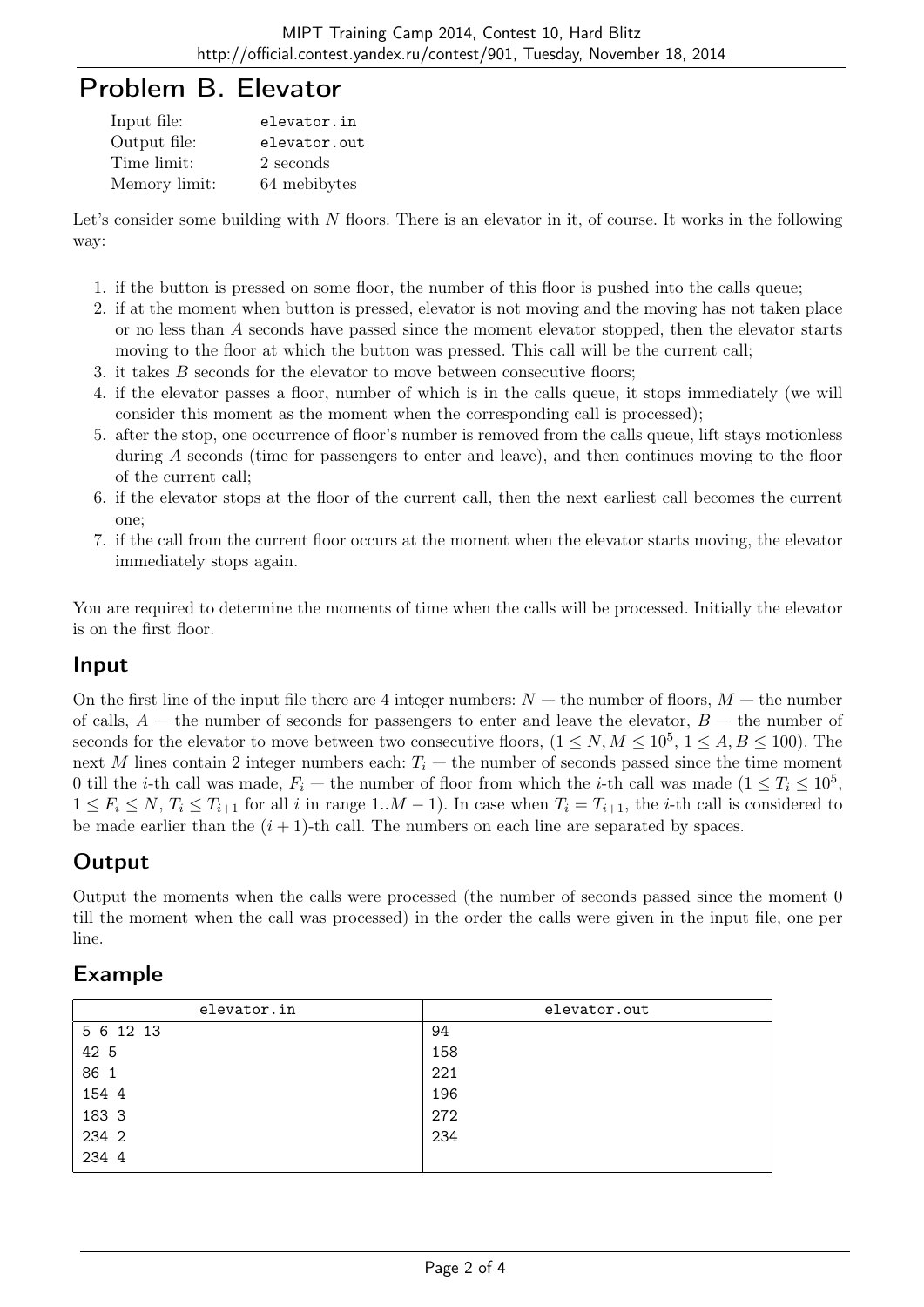# Problem C. Illumination

| Input file:   | standard input  |
|---------------|-----------------|
| Output file:  | standard output |
| Time limit:   | 1 second        |
| Memory limit: | 64 mebibytes    |

Two cubes and a light bulb are placed in a three-dimensional euclidean space. You are expected to find out if one of them casts shadow on the other one and if so, calculate the area of this shadow.

#### Input

The first line of the input contains the coordinates of the bulb. It is followed by two groups of four lines each that describe the cubes. Each line of the cube description contains the coordinates of a vertex (see the figure where the vertices are marked and labeled in the same order as they are given in the input).

All input numbers are not greater than  $10<sup>4</sup>$  by their absolute values.



All the coordinates are given with 5 digits after decimal point. It is guaranteed that the cubes do not intersect, the light bulb is outside both of them, and doesn't lie on any of the planes that contain their faces. A light bulb should be regarded as a point light source.

## Output

The output should contain a single line with two numbers separated with a space character. The first one is the number of the cube that has a shadow on it (1 or 2). The second is the area of the shadow with 3 digits after decimal point.

If none of the given cubes casts shadow on the other the output should contain a single number "-1".

## Example

| standard input                 | standard output |
|--------------------------------|-----------------|
| $-1.00000$ 1.00000 1.00000     | 2 4,000         |
| 0.0000000.0000000000           |                 |
| 2.00000 0.00000 0.00000        |                 |
| 0.00000 2.00000 0.00000        |                 |
| 0.00000 0.00000 2.00000        |                 |
| 5.00000 0.00000 0.00000        |                 |
| 7.00000 0.00000 0.00000        |                 |
| 5.00000 2.00000 0.00000        |                 |
| 5.00000 0.00000 2.00000        |                 |
| 0.00000 0.00000 0.00000        | $-1$            |
| 1.00000 1.00000 1.00000        |                 |
| 2.00000 1.00000 1.00000        |                 |
| 1.00000 2.00000 1.00000        |                 |
| 1.00000 1.00000 2.00000        |                 |
| $-1.00000 - 1.00000 - 1.00000$ |                 |
| $-1.00000 - 2.00000 - 1.00000$ |                 |
| $-2.00000 - 1.00000 - 1.00000$ |                 |
| $-1.00000 - 1.00000 - 2.00000$ |                 |